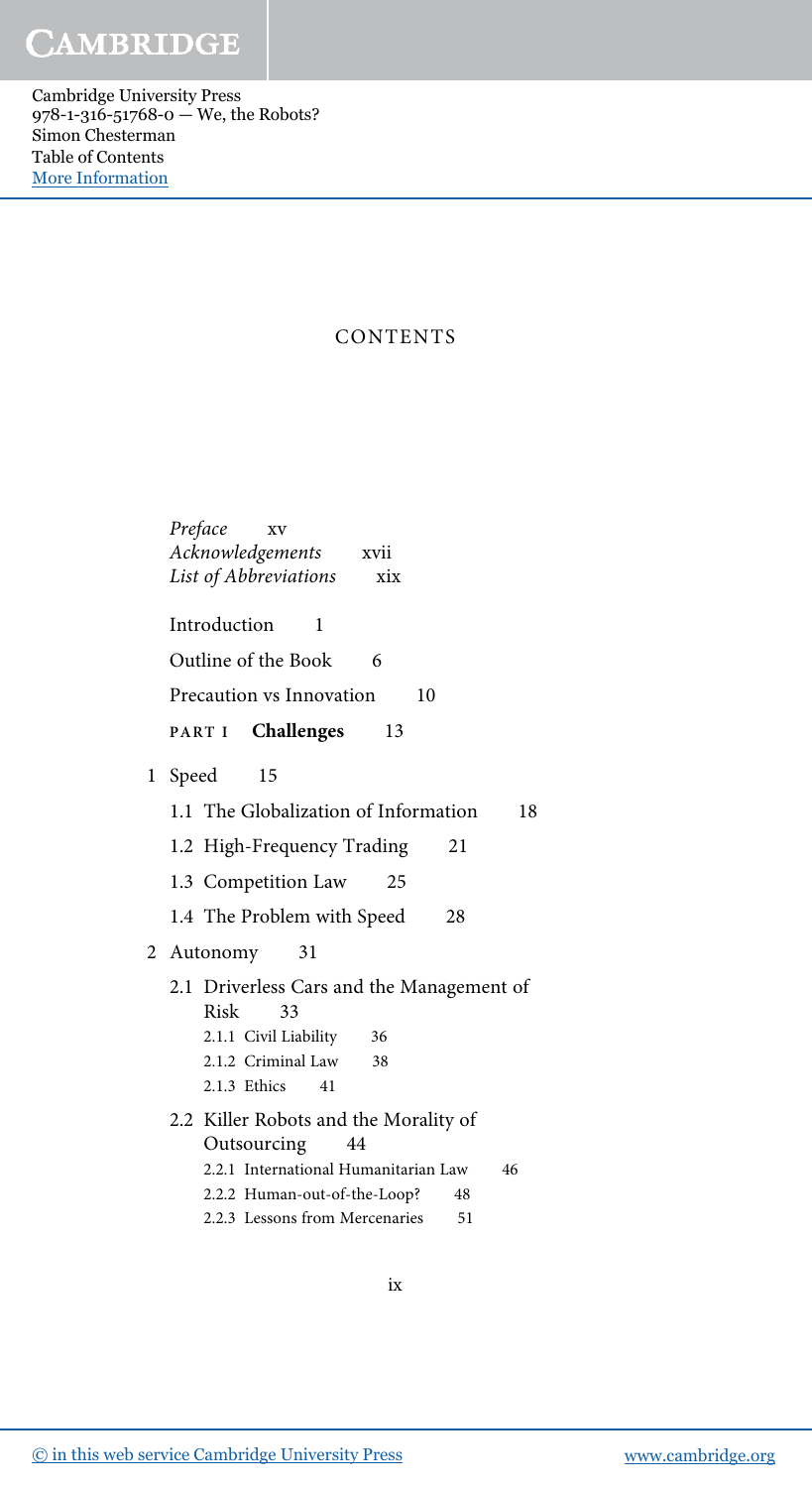Cambridge University Press 978-1-316-51768-0 — We, the Robots? Simon Chesterman Table of Contents [More Information](www.cambridge.org/9781316517680)

> 2.3 Algorithmic Decision-Making and Legitimacy 53 2.3.1 Contracts and Knowledge 55 2.3.2 Automated Processing 57 2.4 The Problem with Autonomy 60 3 Opacity 63 3.1 Inferior Decisions 67 3.2 Impermissible Decisions 69 3.2.1 How Bias Is Learned 70 3.2.2 Unlearning Bias 74 3.3 Illegitimate Decisions 75 3.3.1 Public Decisions 76 3.3.2 Courts 79 3.4 The Problem with Opacity 81 PART II Tools 83 4 Responsibility 85 4.1 Managing Risk 87 4.1.1 Negligence 88 4.1.2 Strict Liability 91 4.1.3 Product Liability 93 4.1.4 Insurance 97 4.2 Non-delegable Duties 101 4.2.1 Non-delegable Duties in the Common Law 101 4.2.2 Command Responsibility 103 4.2.3 The Buck Stops Here 109 4.3 Inherently Governmental Functions and the Limits of Outsourcing 109 4.4 The Limits of Responsibility 112 5 Personality 114 5.1 A Body to Kick? 116 5.1.1 Theories of Juridical Personality 117 x contents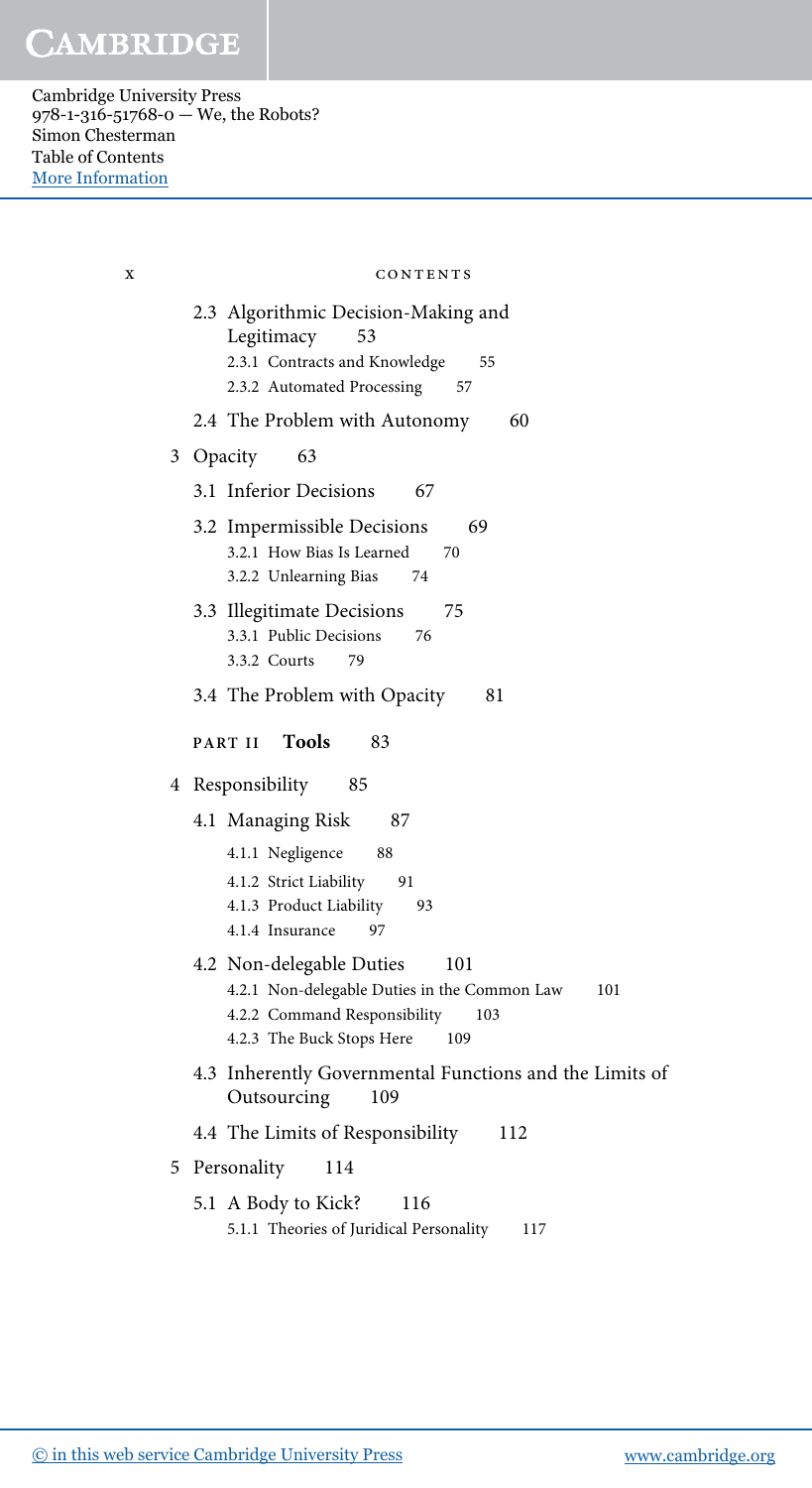Cambridge University Press 978-1-316-51768-0 — We, the Robots? Simon Chesterman Table of Contents [More Information](www.cambridge.org/9781316517680)

> 5.1.2 The Content of Legal Personality 119 (a) Private Law 120 (b) Criminal Law 123 5.1.3 No Soul to Be Damned 125 5.2 Cogito, Ergo Sum? 126 5.2.1 The Extension of Natural Personality 128 5.2.2 Rewarding Creativity 131 5.2.3 Protecting Inventors 135 5.3 Constraining Superintelligence 138 5.4 The Limits of Personality 141 6 Transparency 144 6.1 In Theory 146 6.1.1 What? 147 6.1.2 When? 148 6.1.3 To Whom? 149 6.1.4 At What Cost? 150 6.2 In Practice 151 6.2.1 Methods 151 6.2.2 Tools 154 (a) Algorithmic Impact Assessments 154 (b) Algorithmic Audits 156 (c) AI Ombudsperson 157 6.3 In Law 158 6.3.1 An EU Right to Explanation? 158 6.3.2 Council of Europe Convention 108 162 6.3.3 France 162 6.3.4 United States 163 6.3.5 Canada 164 6.3.6 Other Jurisdictions 165 6.4 The Limits of Transparency 166 PART III Possibilities 171 7 New Rules 173 7.1 Why (Not) Regulate? 177 contents xi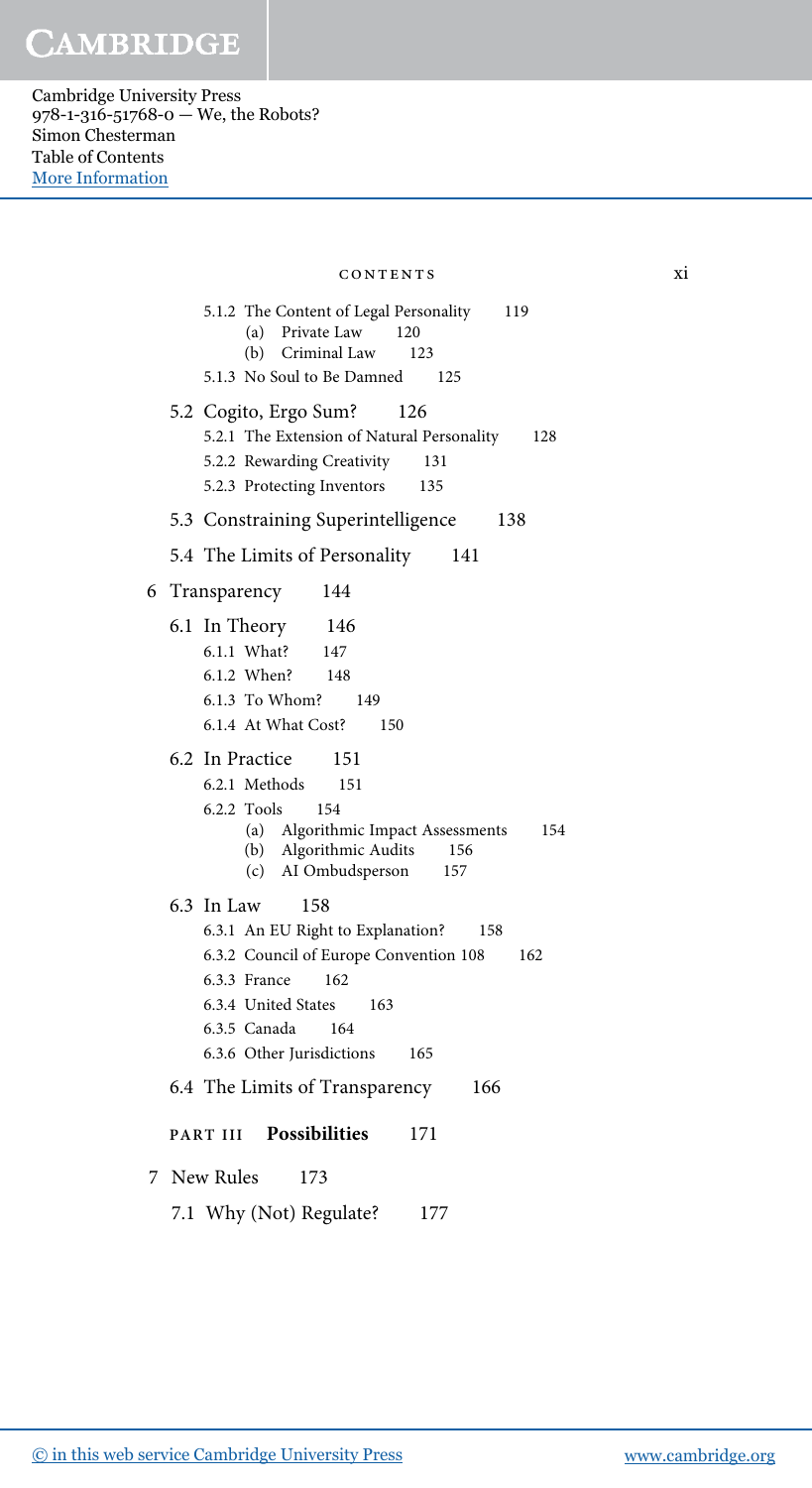Cambridge University Press 978-1-316-51768-0 — We, the Robots? Simon Chesterman Table of Contents [More Information](www.cambridge.org/9781316517680)

> 7.2 When to Regulate 180 7.2.1 The Precautionary Principle 182 7.2.2 Masterly Inactivity 184 7.3 How to Regulate 185 7.3.1 Managed Risks 187 7.3.2 Red Lines 188 7.3.3 Process Legitimacy 190 7.4 The Prospects for Rules 192 8 New Institutions 195 8.1 Industry Standards 198 8.1.1 Common Language, Best Practice 200 8.1.2 Perverse Incentives, Regulatory Capture 202 8.2 Global Red Lines 203 8.2.1 Structural Challenges 204 (a) Norms 205 (b) Attribution 207 (c) Consequences 208 8.2.2 An International Artificial Intelligence Agency? 209 (a) Bargain 212 (b) Authority 213 (c) Structure 216 8.3 State Responsibility 217 8.3.1 Legislature 218 8.3.2 Executive 218 8.3.3 Judiciary 219 8.3.4 An AI Ombudsperson? 220 8.4 The Prospects for Institutions 222 9 Regulation by AI? 224 9.1 Automating the Law 227 9.1.1 The Inner Illogic of the Law 230 9.1.2 In Fact 232 9.2 Law as Data 234 xii contents